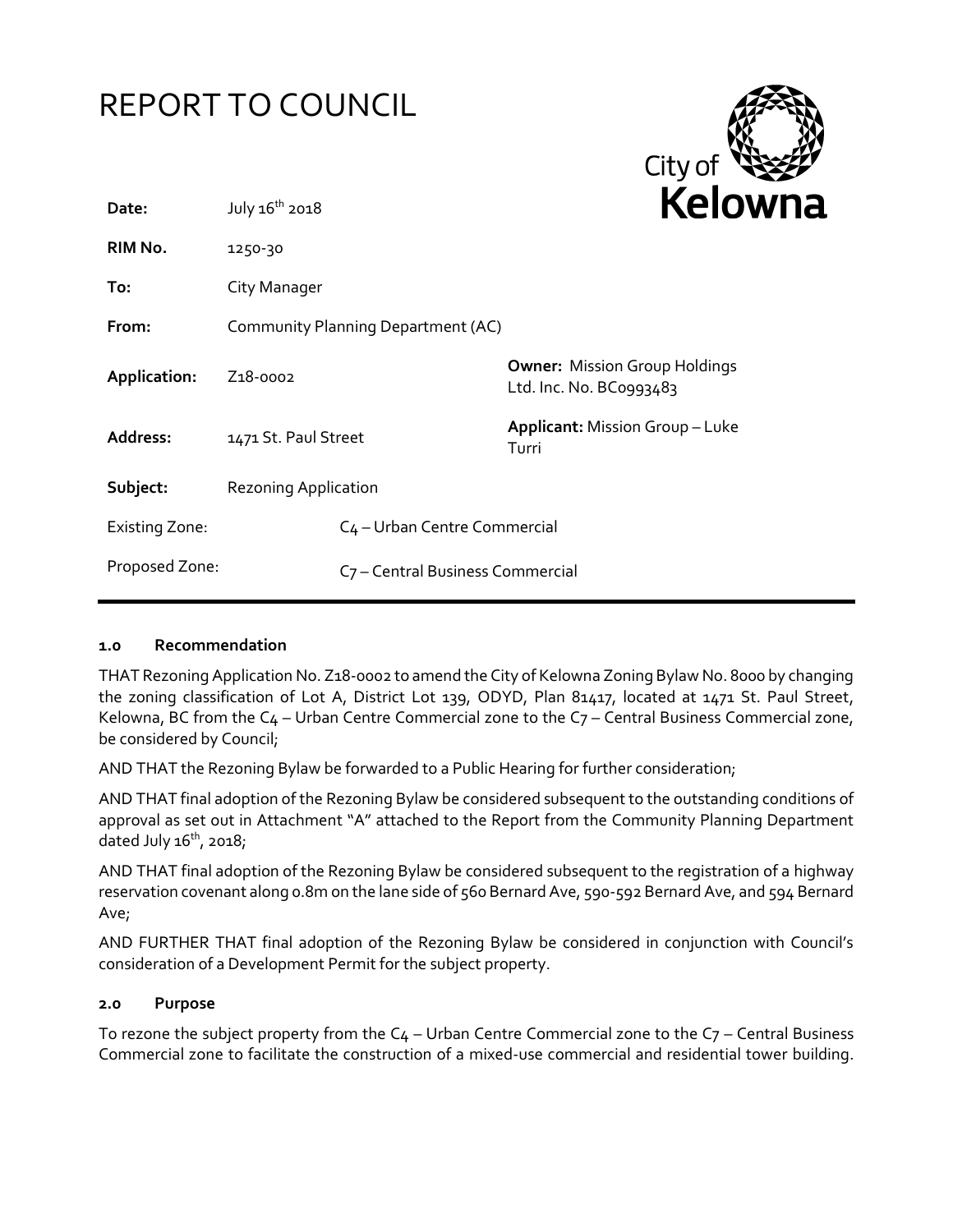#### **3.0 Community Planning**

Staff are supportive of the rezoning application. Most properties are zoned C7 in the downtown and Staff considered this as an obvious C7 site for redevelopment potential due to its central location and close proximity to Bernard Avenue. The walkscore of the subject property is 98 indicating this site is a 'walker's paradise' and this is exactly where the OCP encourages density to be located. There are commercial shops, services, employment, transit, parks, and cultural amenities all within a 5-minute walking radius.

Usually downtown developments do not have an associated Traffic Impact Assessment (TIA) due to the predominant C7 downtown zoning and the infrastructure capacity and capabilities within the downtown. However, due to scale and magnitude of this development and that the subject property requires a rezoning, a TIA was completed by Bunt & Associates on behalf of the applicant. The TIA is attached to this report and the results do not require any off-site improvements.

The last rezoning condition recommended by Staff is to register a highway reservation covenant along 0.8m on the lane side of 560 Bernard Ave, 590-592 Bernard Ave, and 594 Bernard Ave. The reason for this is to eventually achieve a 7.6m wide rear lane when future development occurs on the remainder of the 'Bernard Block'. This is the appropriate time to add such a condition as the future development phases have the appropriate C7 zone and do not require a rezoning application.

## **4.0 Proposal**

## 4.1 Project Description

The subject properties consist of 3 lots that will be consolidated into one parcel for development. The site is currently a surface parking lot and will be the first development in a series the applicant is marketing as the 'Bernard Block'. The applicant also owns the old 'Bargain Bargain Bargain' shop along Bernard Ave although the planning for that site is not part of this application and will occur sometime in the future. The applicant's initial proposal on the St. Paul St. site is to construct 178 residential units within a 25 storey tower with ground floor commercial. The project's proposed floor area ratio of 6.0 is consistent with the Official Community Plan's future land use designation of MXR – Mixed Use (residential / Commercial).

While the floor area ratio is suitable for the project, the maximum height identified within the Downtown Buildings Height Plan and within the C7 zone is 58 m or 19 storeys. The applicant has applied for a Development Variance Permit to increase the height to 75 m & 25 storeys. This is the only variance Staff is tracking at this time.

The required number of parking stalls is 208 and the applicant is proposing to provide that number.

Should Council support the Rezoning bylaw, staff will bring forward a detailed report evaluating the design guidelines for the Development Permit and the overall merits of the Development Variance Permit for Council's consideration.

## 4.2 Site Context

The subject property is located downtown on north side of Bernard Ave. The three lots have a combined area of 1,956 m<sup>2</sup> in a neighbourhood with a high density of urban amenities and employment. The properties are connected to urban services and are located within the Permanent Growth Boundary.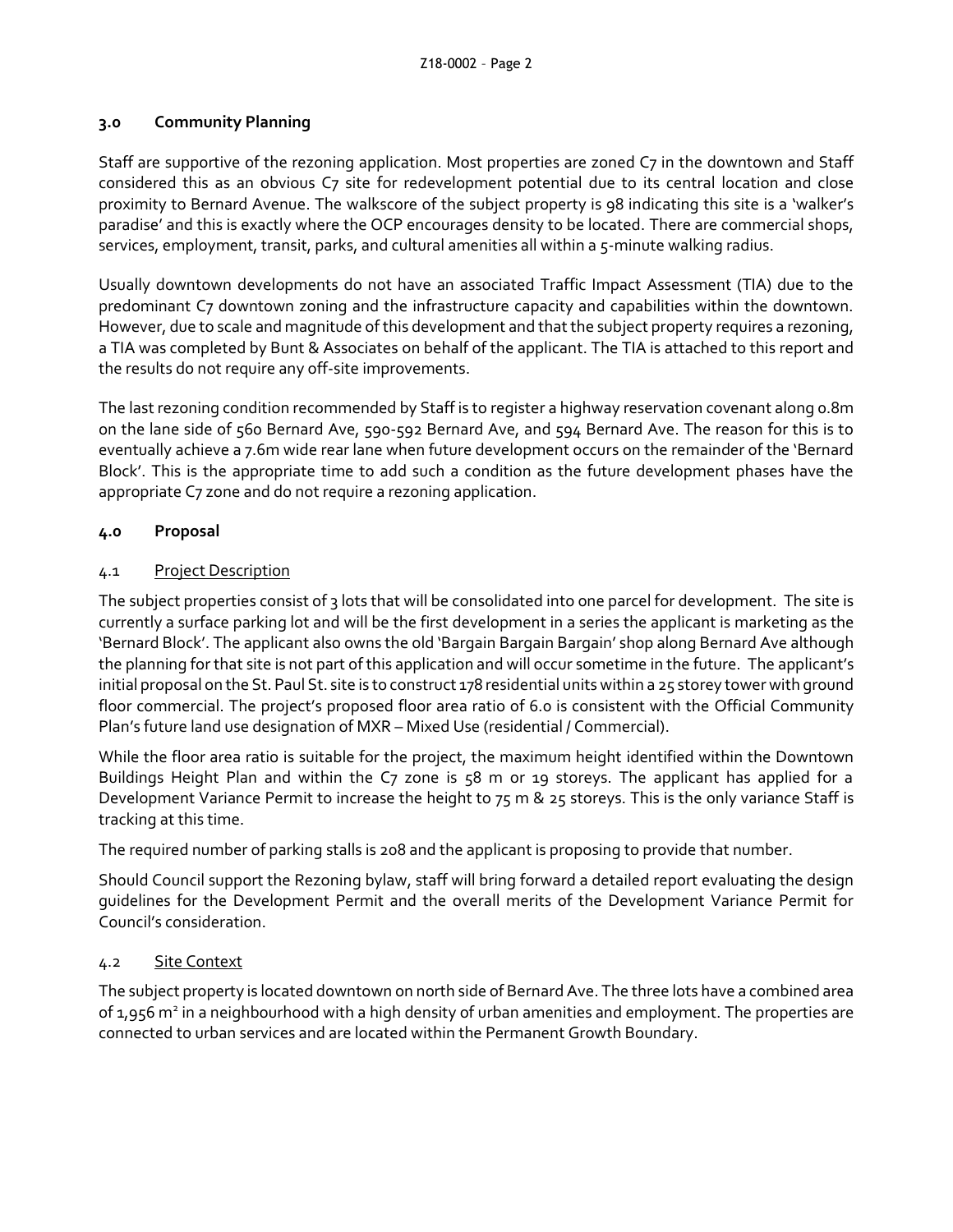| <b>Orientation</b> | Zoning                                       | <b>Land Use</b>          |
|--------------------|----------------------------------------------|--------------------------|
| North              | C <sub>7</sub> - Central Business Commercial | Commercial & Residential |
| East               | C <sub>7</sub> - Central Business Commercial | Commercial               |
|                    | RM5 - Medium Density Multiple Housing        | Residential              |
| South              | C <sub>7</sub> - Central Business Commercial | Commercial               |
| West               | C <sub>7</sub> – Central Business Commercial | Commercial               |

Specifically, adjacent land uses are as follows:

#### **Subject Properties Map:** 1471 St. Paul



## **5.0 Current Development Policies**

## 5.1 Kelowna Official Community Plan (OCP)

## **Goals for A Sustainable Future**

Contain Urban Growth.**<sup>1</sup>** Reduce greenfield urban sprawl and focus growth in compact, connected and mixed-use (residential and commercial) urban and village centres.

## **Development Process**

Compact Urban Form.<sup>3</sup> Develop a compact urban form that maximizes the use of existing infrastructure and contributes to energy efficient settlement patterns. This will be done by increasing densities (approximately 75 - 100 people and/or jobs located within a 400 metre walking distance of transit stops is required to support the level of transit service) through development, conversion, and

-

<sup>&</sup>lt;sup>1</sup> Goal 1. (Introduction Chapter 1).

<sup>&</sup>lt;sup>2</sup> Policy 5.2.4 (Development Process Chapter 5).

<sup>3</sup> Policy 5.3.2 (Development Process Chapter 5).